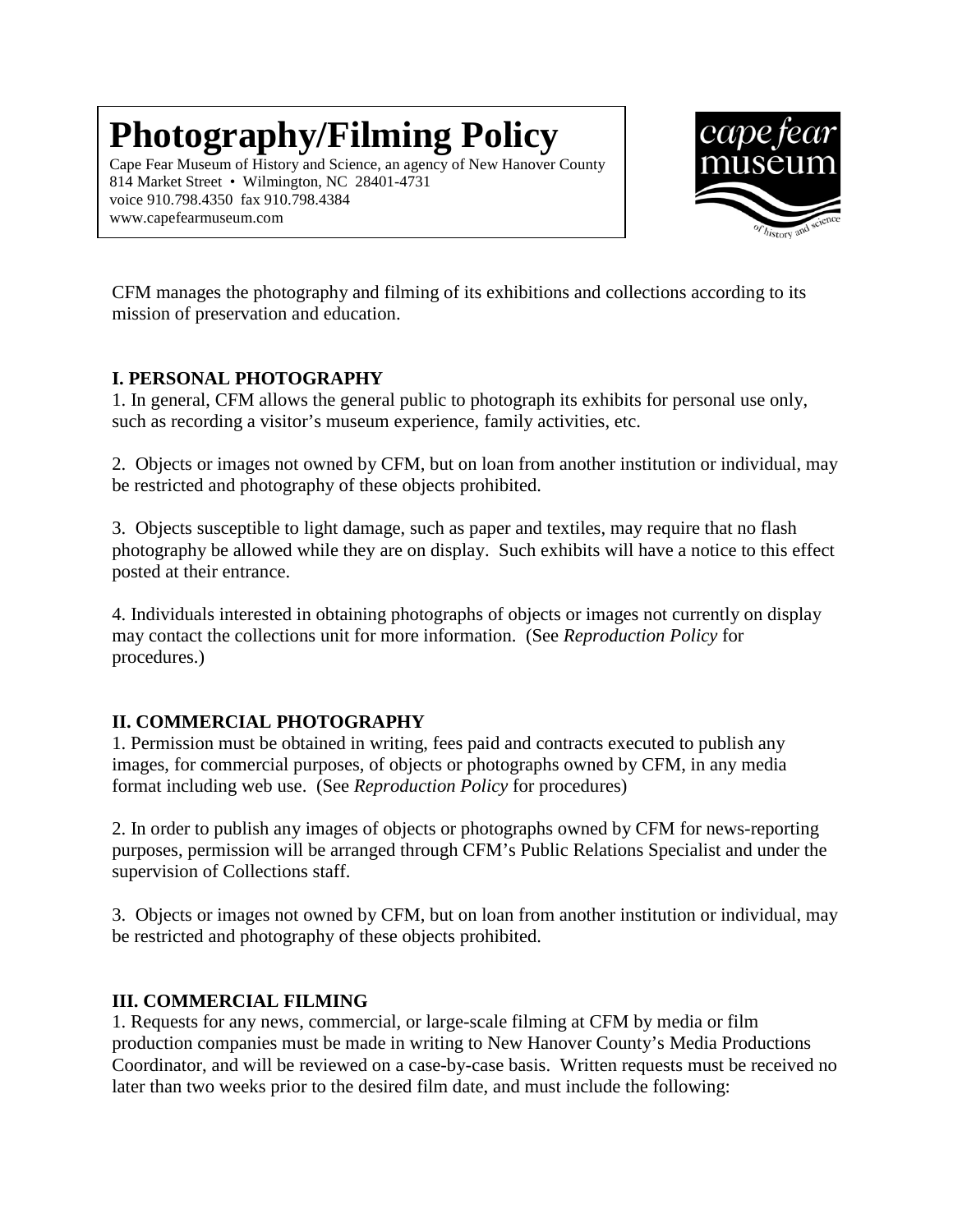- description and purpose of the project;
- sponsor and/or producer of the project;
- treatment concept and/or a script for the project;
- desired date(s) for the on-site filming;
- description of the extent of the proposed filming;
- list of names of crew and cast members (anyone not on the list will not be permitted on CFM premises);
- description and intended use of any props;
- Certificate of Insurance.

2. Production companies must furnish proof of insurance coverage with adequate limits of coverage for property damage and personal injury incurred on location. They must also provide a waiver exempting CFM from damages or suit arising from filming while at the museum. CFM must receive a copy of the Certificate of Insurance no later than one week prior to the date for on-site filming.

3. Permission for filming at CFM may be granted if the production will not endanger collections, hinder operations, or prohibit the general public from visiting and enjoying the collections and exhibitions. Generally, filming will be permitted only on Mondays or other periods when the facilities are closed to the general public.

4. CFM, in consultation with the NHC Public Information Officer, may charge expenses to cover staff overtime hours, lost entrance fees, or any extra services or costs resulting from filming. CFM may also request that the production company make a financial contribution for the privilege of filming on its premises.

5. Objects or images not owned by CFM, but on loan from another institution or individual may be restricted, and photography of these objects prohibited.

6. Under no circumstances will CFM turn off its HVAC system for noise reduction during filming.

7. There are lighting restrictions in all exhibition areas of CFM. While it may be safe for humans, film lighting does not meet the preservation requirements for many types of museum objects through either UV exposure or heat generation. The curator's presence may be required, and his/her judgment must be heeded. Generally, lights must be no more than 80 foot-candles in intensity, and all lights must have UV filter gels placed on them. Any light not necessary for shooting must be turned off. The placement of lighting equipment will also be subject to the curator's approval.

8. Any changes to CFM lighting will be handled by museum personnel. A member of the exhibits unit will be on duty during the film company's use of the building.

9. Limited set dressing may be permitted; however, the film company may not move or remove existing cases and exhibits from their places in galleries. The moving of anything in the galleries must be agreed upon in advance and will be done by CFM staff. All set dressing must be